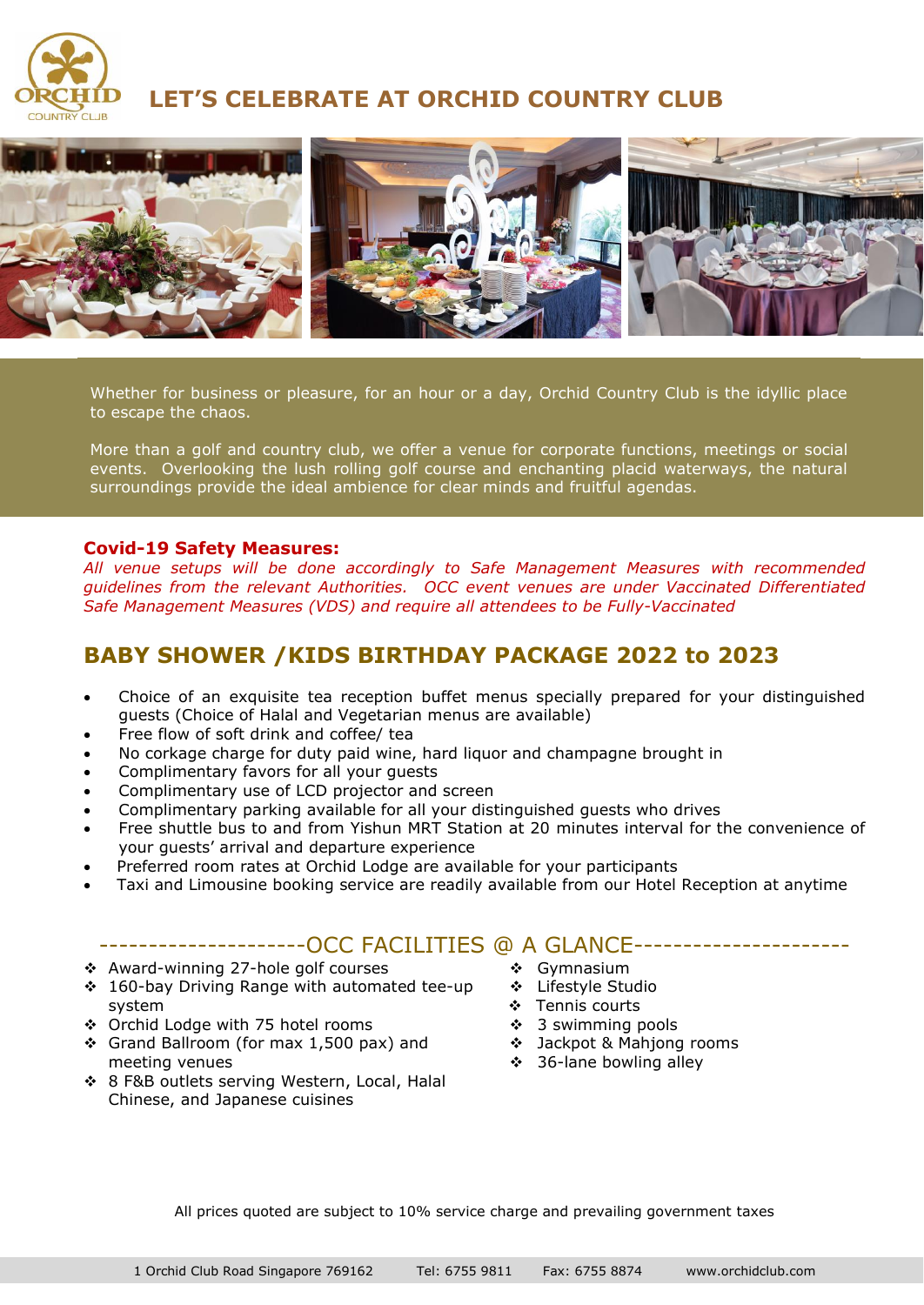## BUFFET MENUS (Minimum 40 persons)

### **BUFFET MENU I**

#### $\overbrace{\phantom{137281}}^{\text{max}}$ **APPETIZERS**

*Jelly Fish with Crabmeat Stick Gado Gado with Peanut sauce Roasted Chicken "Princess"*

#### **SALADS**

*Assorted Gardens Green German Potato Salad California Coleslaw*

### **DRESSING & CONDIMENTS**

*Thousand Island, Italian & French Dressing*

#### **MAIN DISHES**

*Deepfried Seafood Beancurd with Mayonnaiase Steamed Soon Kueh with Sweet Sauce Fried Chicken Wing with Hot Sauce Mixed Deluxe Vegetables Braised Ee-Fu Noodle with Chives*

#### **DESSERTS**

*Sliced Tropical Seasonal Fresh Fruit Platter Assorted Ang Ku Kueh Mango Pudding*

*Traditional Red Eggs*

*Coffee & Tea*

### **\$52.00++ Per Person**

#### **BUFFET MENU II**

 $\curvearrowleft$ 

#### **APPETIZERS**

*Jelly Fish with Crabmeat Stick Gado Gado with Peanut sauce Roasted Chicken "Princess"*

#### **SALADS**

*Assorted Gardens Green German Potato Salad California Coleslaw*

#### **DRESSING & CONDIMENTS**

*Thousand Island, Italian & French Dressing*

#### **MAIN DISHES**

*Wokfried Sliced Fish with Sweet & Sour Sauce Handroll Chicken Ngoh Hiang with Thai Sweet Chilli Chicken & Potato Curry Mixed Vegetables "Hainanese Style" Silver Fish Fried Rice*

#### **DESSERTS**

*Chilled Jelly with Fruit Cocktail Assorted Ang Ku Kueh Strawberry Swiss Roll*

*Traditional Red Eggs*

*Coffee & Tea*

#### **\$52.00++ Per Person**